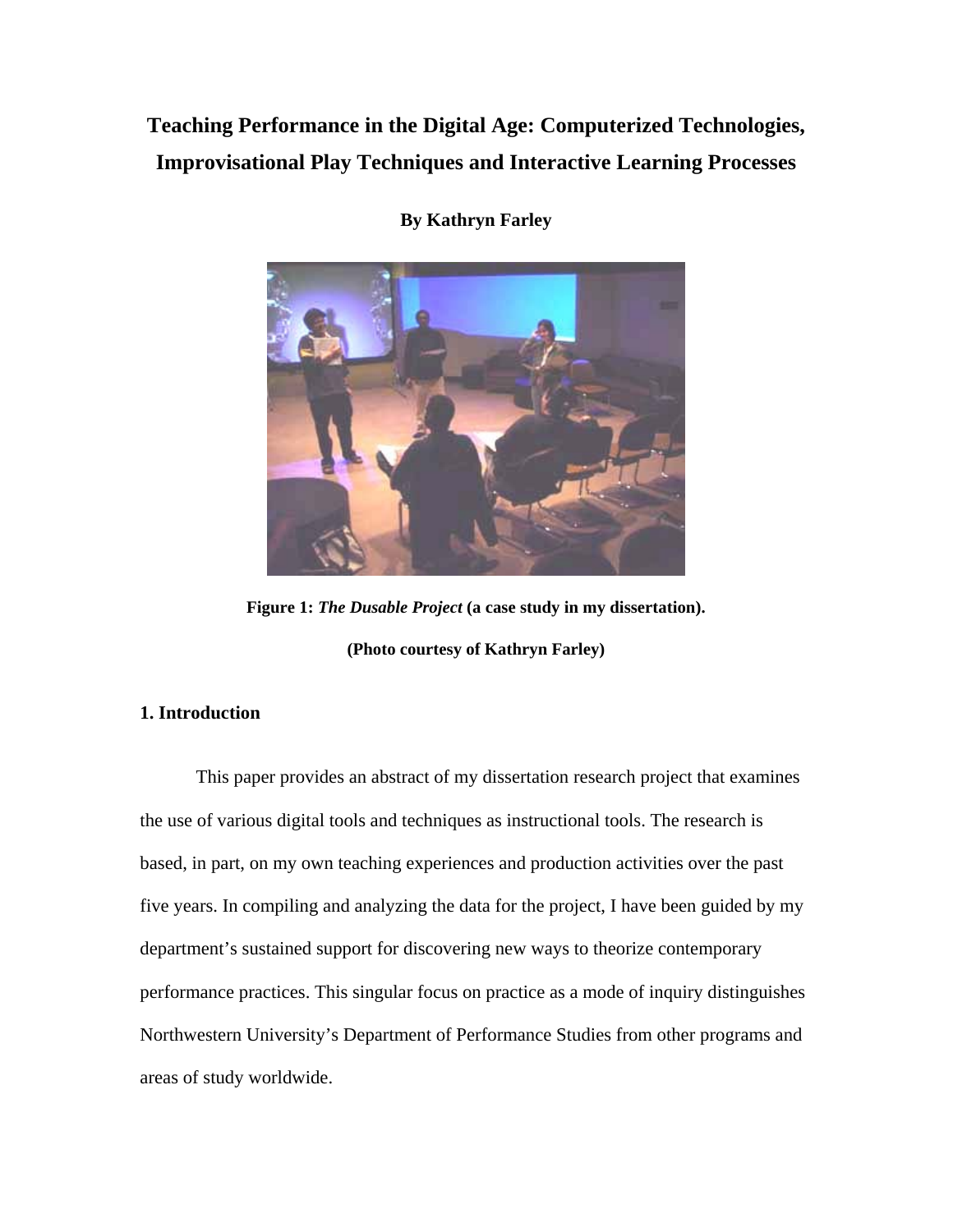#### **2. Parameters of Study**

My study examines four interactive learning environments in which computerbased tools and improvisational techniques comprise innovative approaches to teaching that seek to connect with and expand upon a young person's everyday treatment of media. Issues relating to portability, adaptability, accessibility and participation are explored in each educational setting, as the building blocks of instructional strategies specifically designed to engage undergraduates in the study of contemporary performance. Such strategies aim to bridge the gap between academic knowledge and lived experience.

For my analysis, I have selected a traditional classroom, a production environment, an on-line performance course and a computer-simulated theatre event, involving animated actors and digitally-rendered scenery, sound and light. I contend that performance, an interdisciplinary and collaborative art form, is best taught by using a variety of media apparatuses, and that hands-on experimentation with these technologies allows students to embody multiple points of view, discover alternative approaches to character development and text analysis, as well as experience heightened levels of immersion, agency and imagination. By arguing that technological tools stimulate intellectual and creative growth and foster positive group relations, the work challenges "effects" paradigm modes of inquiry that tend to characterize media usage as a passive, harmful and solitary pursuit.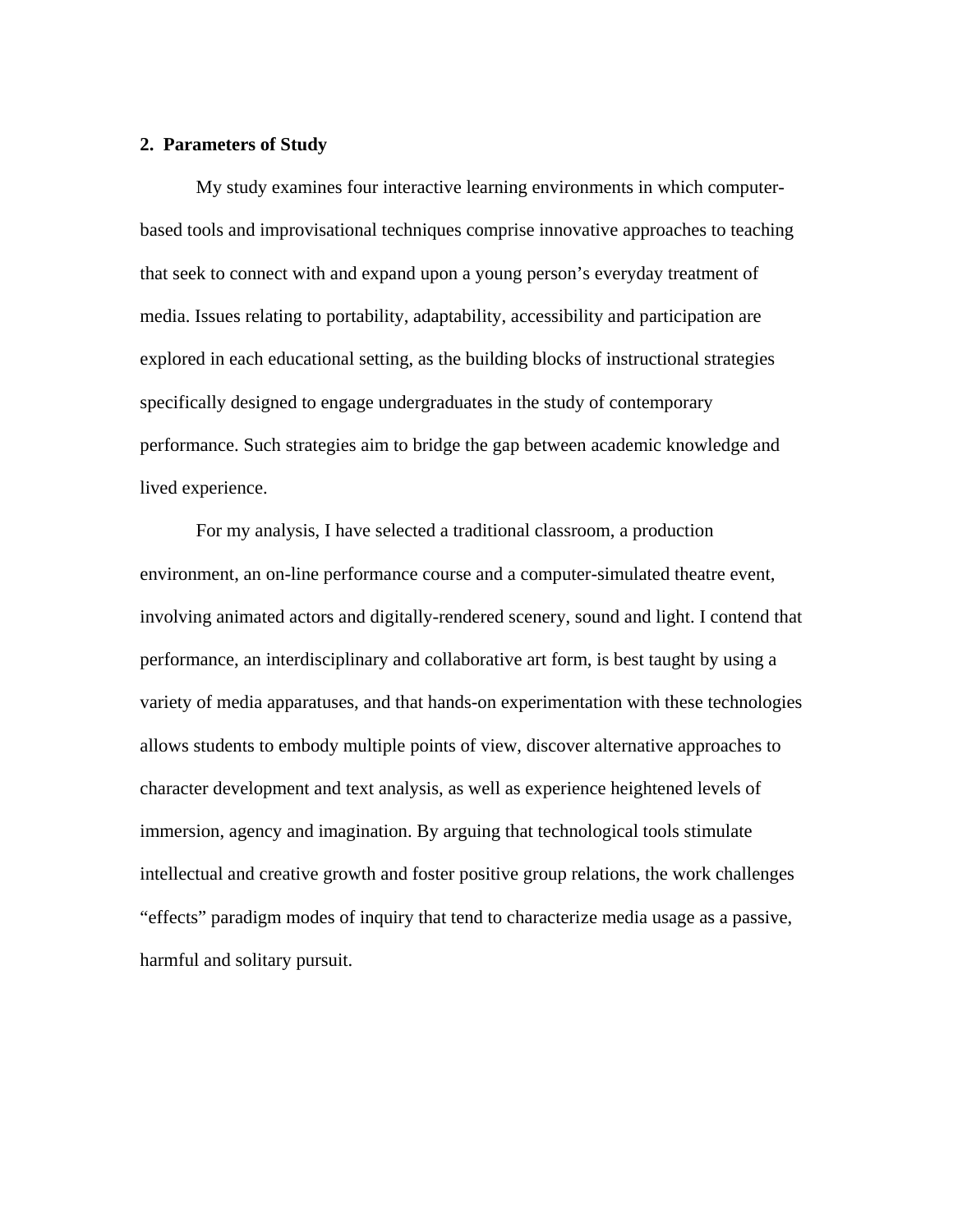

**Figure 2:** *Multimedia Improv* **Class (another dissertation case study). (Photo courtesy of Kathryn Farley)** 

## **3. Methods of Study**

My methodology includes archival research, personal interviews, textual readings and participant observation. In each interactive learning environment, I examine the digital tools and techniques employed by the instructor, determine how students "played" with the instruments, assess the effectiveness of such play in honing specific performance skills and trace the connection between the teaching methods under investigation and everyday media consumption practices.

## **4. Potential Usefulness of Research**

Fundamentally, the dissertation is meant to give its readers new perspectives when considering the intersection between computers and the performing arts. Because the work presents case study analyses of the functional application of technology, it will hopefully lead to scholarship about contemporary performance instruction that is more comprehensible, useful and engaging. Ultimately, the tools, techniques and methods evaluated in this work may help to create a new vision of what educators can accomplish